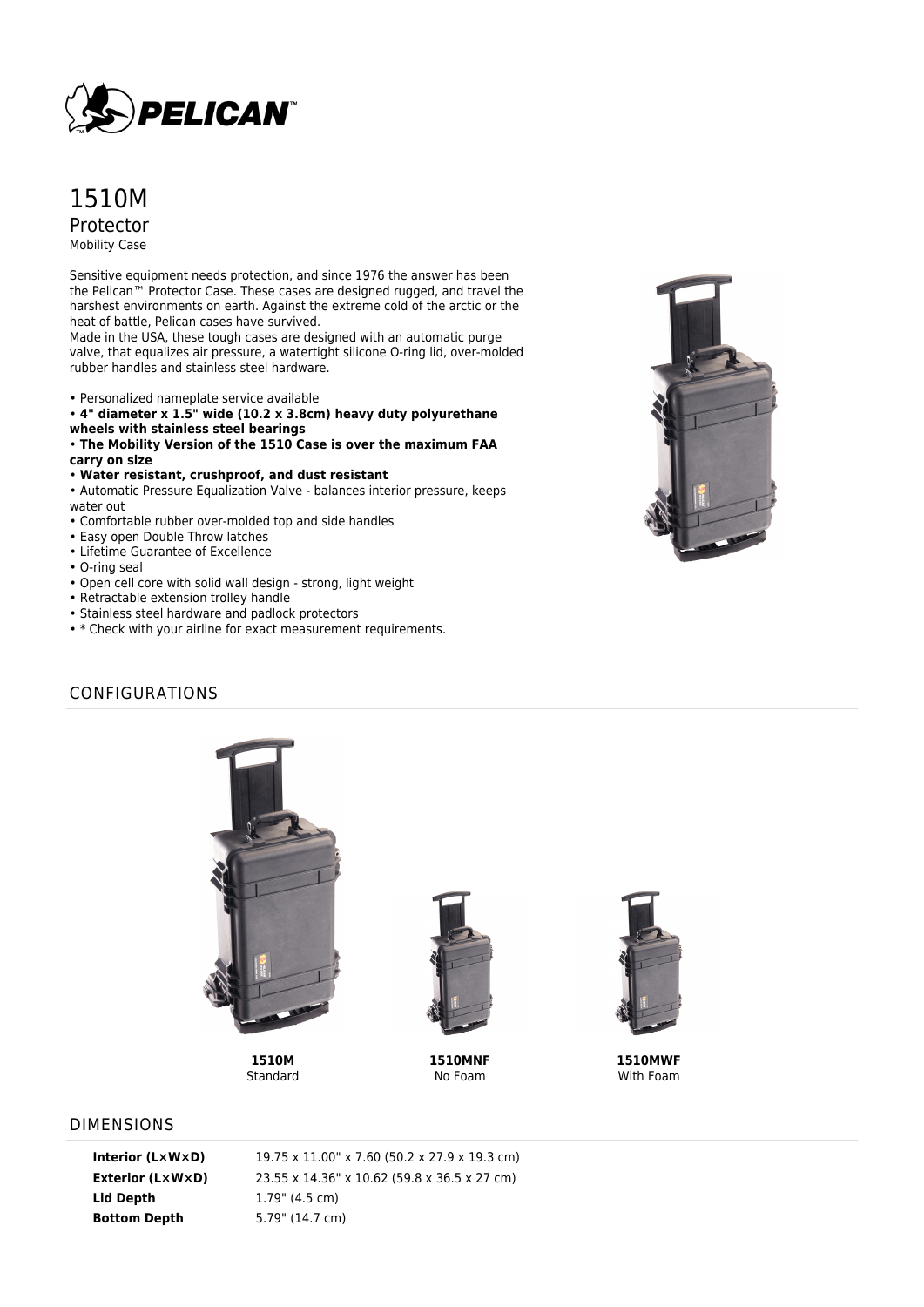| <b>Total Depth</b>           | 7.58" (19.3 cm)                                |
|------------------------------|------------------------------------------------|
| Int Volume                   | $0.96$ ft <sup>3</sup> (0.027 m <sup>3</sup> ) |
| <b>Padlock Hole Diameter</b> | $5/16$ " (8 mm)                                |

### MATERIALS

| <b>Body</b>       | Polypropylene                  |
|-------------------|--------------------------------|
| Latch             | ABS                            |
| O-Ring            | Polymer                        |
| Pins              | Stainless Steel                |
| Foam              | 1.3 lb Polyurethane            |
| <b>Purge Body</b> | ABS                            |
| <b>Purge Vent</b> | 3 Micron Hydrophobic Non-Woven |
|                   |                                |

## COLORS

**Black** 

### WEIGHT

| Weight With Foam | 17.91 $\mathsf{lbs}(8.1\ \mathsf{kq})$ |
|------------------|----------------------------------------|
| Weight Empty     | 16.30 lbs (7.4 kg)                     |

## TEMPERATURE

| <b>Minimum Temperature</b> $-40^{\circ}F$ (-40 $^{\circ}C$ ) |  |
|--------------------------------------------------------------|--|
| <b>Maximum Temperature</b> 210°F (98.9 °C)                   |  |

### CERTIFICATIONS

#### **IP57**

### OTHER

| Wheels                   | 2   |
|--------------------------|-----|
| <b>Extendable Handle</b> | yes |
| <b>Master Pack</b>       | 1   |
| <b>Nameplate</b>         | yes |
| <b>Reduced Area</b>      | yes |
| Military                 | ves |

### ACCESSORIES



**1511** 4 pc. Replacement Foam Set



**1513** Replacement O-ring



**1515** Padded Divider Set



**1519** Lid Organizer



**1507** Quick Mounts - set of 4